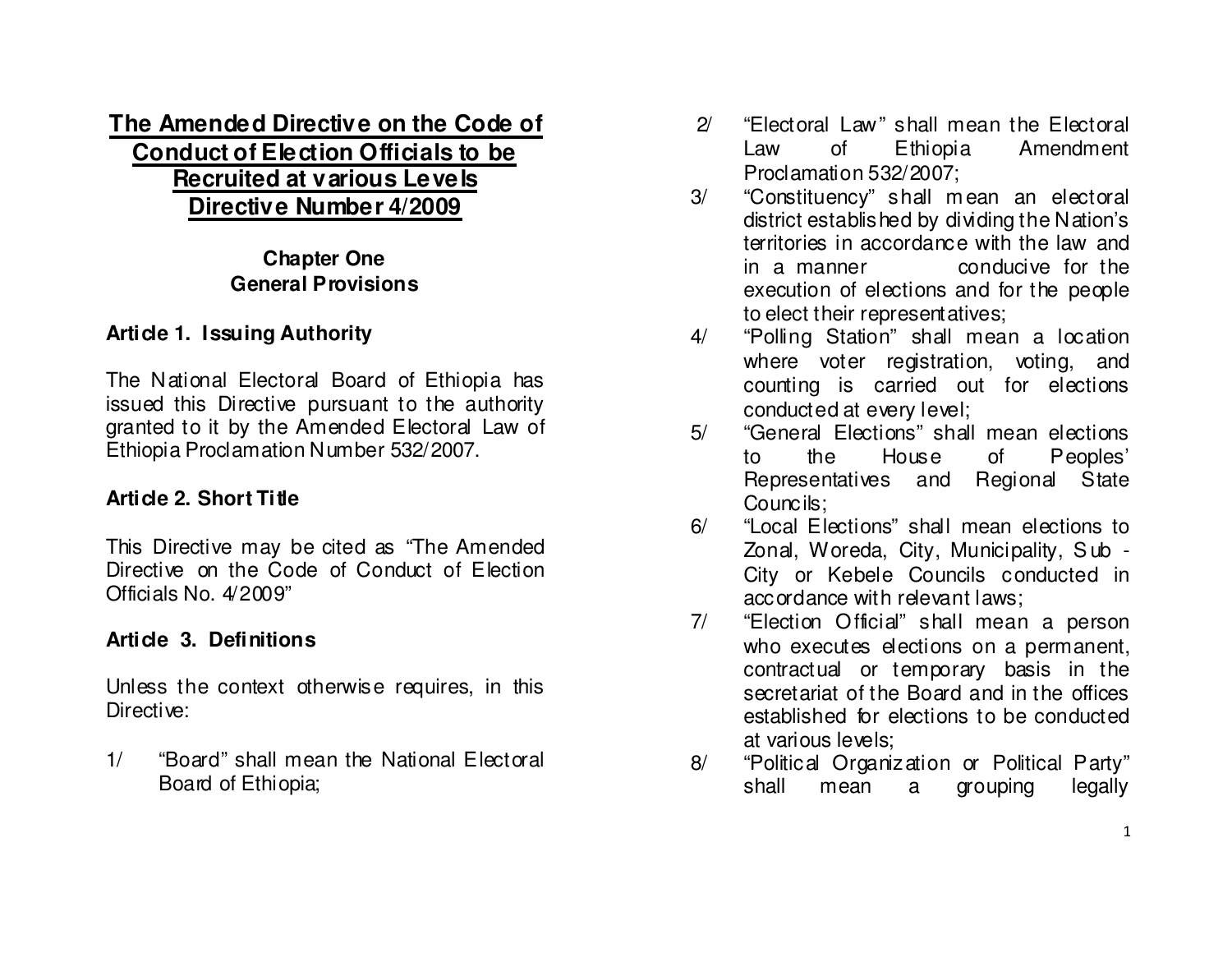registered to prom ote its political program in a lawful m anner;

9/ "Person" shall mean a natural or juridical person.

## **Article 4. Scope of Application**

This Directive shall be applicable to election officials deployed to execute general and local elections, reelections, bye - elections and referendums conducted in the country.

#### **Article 5. Objective**

The objective of this Directive is to enable election officials recruited at various levels to impartially conduct democratic, free and fair elections by instituting a transparent procedure guided by internationally accepted principles of ethical rules of conduct.

#### **Article 6. Gender Reference**

In this Directive, provisions set out in the masculine gender shall also apply to the feminine gender.

#### **Chapter Two Organization of Electoral Officesand Recruitment of Election Officials**

#### **Article 7. Organization of Electoral Offices**

The Board may establish according to the law the following electoral offices:

- 1/ the secretariat of the Board;
- 2/ regional branch office of the Board to coordinate elections at the regional state level;
- 3/ a coordinating needed which m ay be established as needed and which shall report to the regional branch office;
- 4/ constituency electoral office and
- 5/ polling station electoral office.

#### **Article 8. Recruitment of Election Officials**

- 1/ Election officials who will serve in election offices at all levels shall be recruited in the following manner:
	- A/ the secretariat of the Board shall recruit/hire the election officials of the regional branch office;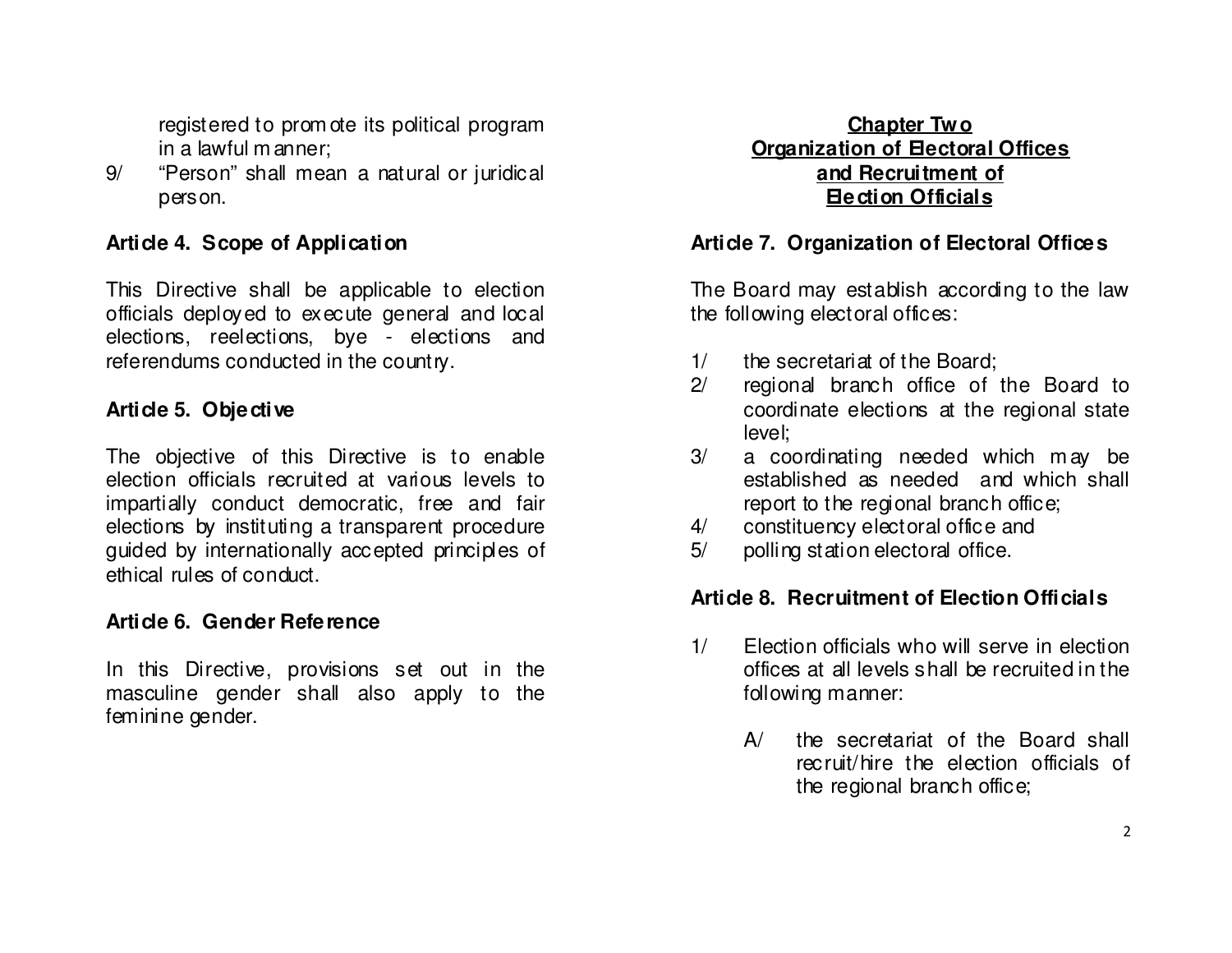- B/ the regional branch office shall recruit election officials of the coordinating offices to be established as needed and those of the constituency;
- C/ the constituency electoral office shall recruit the election officials of the polling station.
- 2/ an election official to be recruited at any level shall fulfill the following criteria:
	- A/ is an Ethiopian;
	- B/ is loyal to the constitution;
	- C/ is non-partisan;
	- D/ is not a member of any government (peoples) council;
	- E/ is not appointed as an executive in any governm ent administration;
	- F/ is a resident of the branch office or constituency or polling station in which he is to be recruited;
	- G/ have enough competence and experience to enable him to conduct electoral activities and
	- H/ is known for his good conduct by the residents of the area and has earned their trust.

3. The person or body charged with the responsibility of recruiting election officials at various levels shall assure that they fulfill the criteria listed under sub article 2 above and that they are willing to accept and respect the provisions of the code of conduct listed in this directive.

#### **Chapter Three General Principles of the Code of Conduct for Election Officials**

# **Article 9. General**

- 1/ An election official at any level is expected to observe the general principles of the code of conduct listed under this chapter.
- 2/ Every election official shall:
	- A/ be given the necessary training to enable him to understand the provisions of the code of conduct and put them in practice;
	- B/ affirm by taking an oath that he has accepted the provisions of the code of conduct and that he is ready to strictly respect them himself and assure that others respect them too.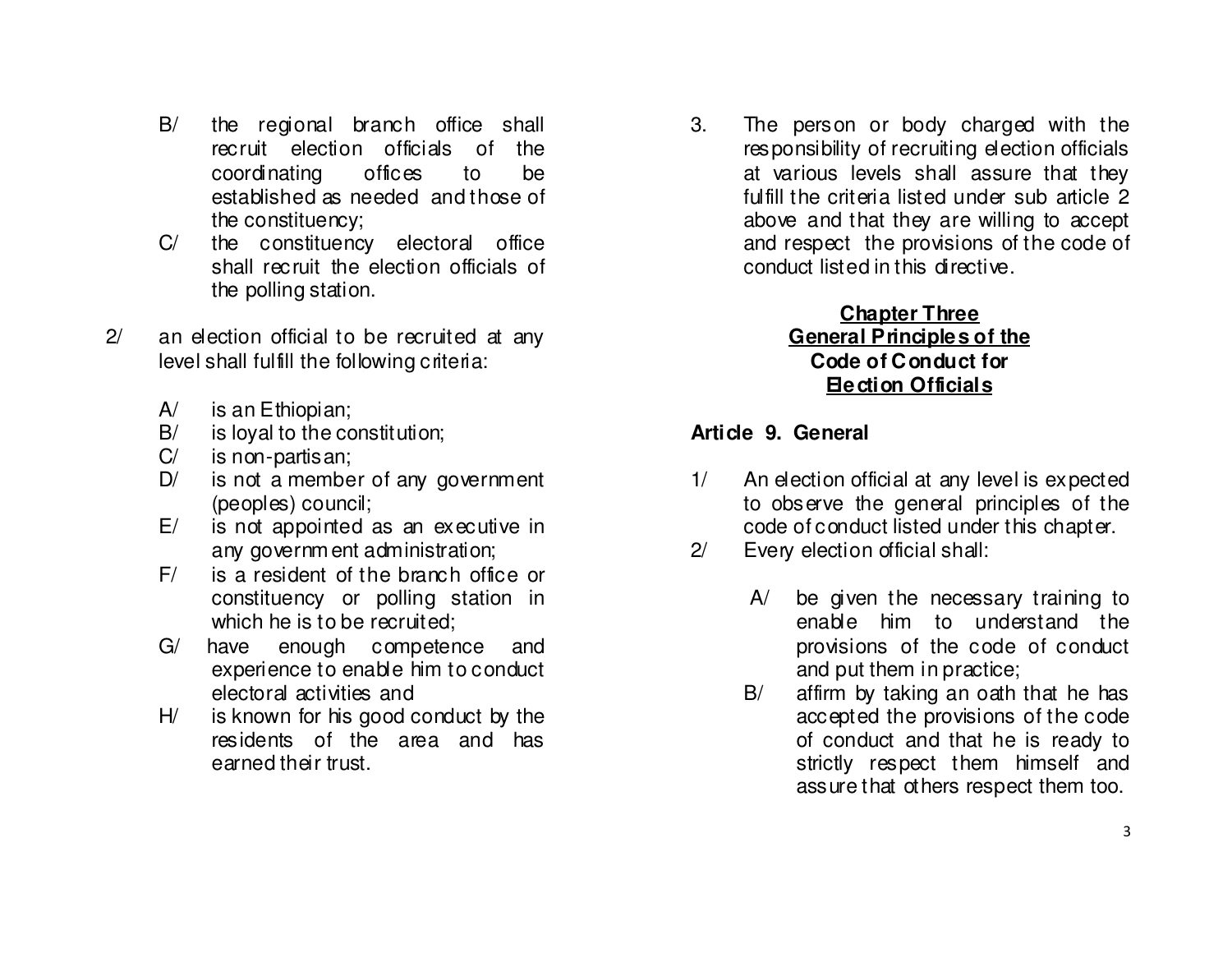#### **Article 10. Impartial Conduct**

An election official at any level shall:

- 1/ have the responsibility to serve political parties and private candidates that take part in an election in an impartial and lawful manner only, and to impartially conduct the election;
- 2/ conduct his electoral activities free from bias of desiring a particular side to win or lose;
- 3/ not put on, carry or display any symbol or color showing partisanship;
- 4/ withstand any pressure from any quarter and conduct the election only according to the electoral law and the directives and regulations issued by the Board;
- 5/ work diligently to assure that all participants get the services rendered in the course of an election appropriately and on time according to the law;
- 6/ serve political parties, candidates, voters and mem bers of the media in a manner strictly free from partisanship;
- 7/ refrain from performing any act showing support or a tendency to support any

political party, candidate, a political actor or political view;

- 8/ render every time an irreproachable decision which is permeated with humanness to the highest degree and which is also competent and fair;
- 9/ oppose taking orders concerning his activities from anyone otherwise than according to the law, and he shall also oppose any activity aimed at exerting undue pressure;
- 10/ refrain from participating in any activity including that concerning his private affair which could be perceived as giving support to a candidate, political party, a political actor or a political view;
- 11/ refrain from expressing an opinion on politic al matters that could have significance in the course of an election;
- 12/ refrain from establishing contact with any voter in a matter that could compromise his impartiality;
- 13/ assure that the directive on the code of conduct for election officials is applicable to the institution or the individual concerned.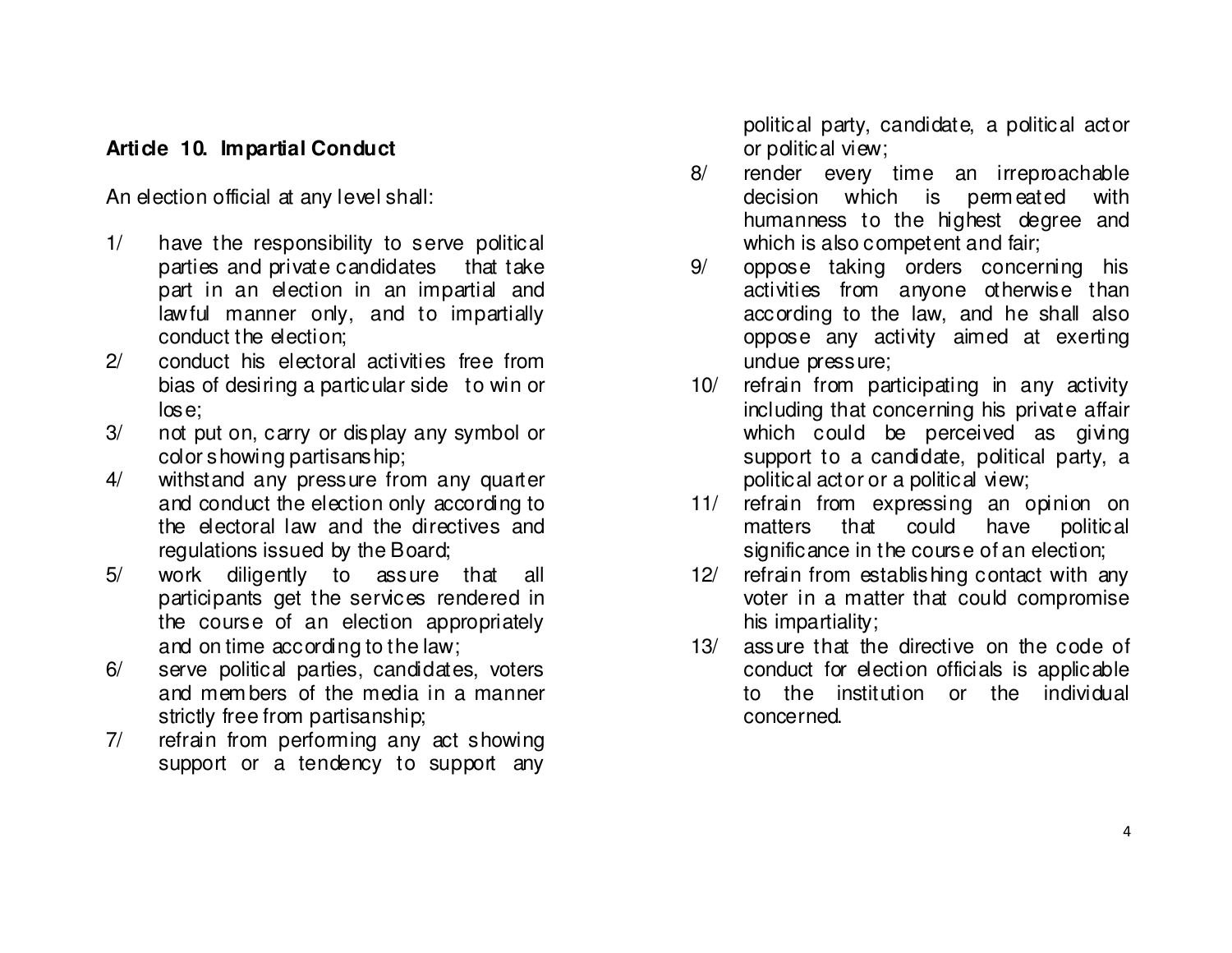## **Article 11. Respect for the Rule of Law (Accountability)**

Every election official shall:

- 1/ properly discharge his duty to respect the law and to have it respected by others;
- 2/ make an unrelenting effort to see to it that the election is conducted according to the law by first properly understanding the electoral law, directives and regulations issued by the B oard;
- 3/ assure that an elector, a candidate, a journalist, a public observer and a representative gets adequate awareness with a view to enabling him to perform his task by respecting the law;
- 4/ provide service only for requests m ade in accordance with the law or resist and stop illegal activities;
- 5/ exercise only legally the authority given to him by law;
- 6/ refrain absolutely from utilizing for own benefit or the benefit of a particular body the authority given to him by law;
- 7/ not utilize the law to the detriment or to the benefit of others or in any way other than for what it is intended for and shall

utilize it only for the purpose of executing elections;

- 8/ respect and implem ent any lawful order and instruction given by the Board or a superior election official;
- 9/ refrain from any act that would in any manner endanger the free, impartial and fair conduct of the election and guard against a similar act from being committed by others;
- 10/ provide fair service to parties, candidates and other relevant bodies that are participating in an election.

# **Article 12. Maintain Confidentiality**

Any election official shall:

- 1/ not disclose to a third party any confidential matter or information that came to his knowledge or fell in his hands because of his responsibilities or his job;
- 2/ maintain confidentially any information, decision or any other matter concerning an election until it is m ade public by the Board;
- 3/ not give any form or document of the Board to an unauthorized person;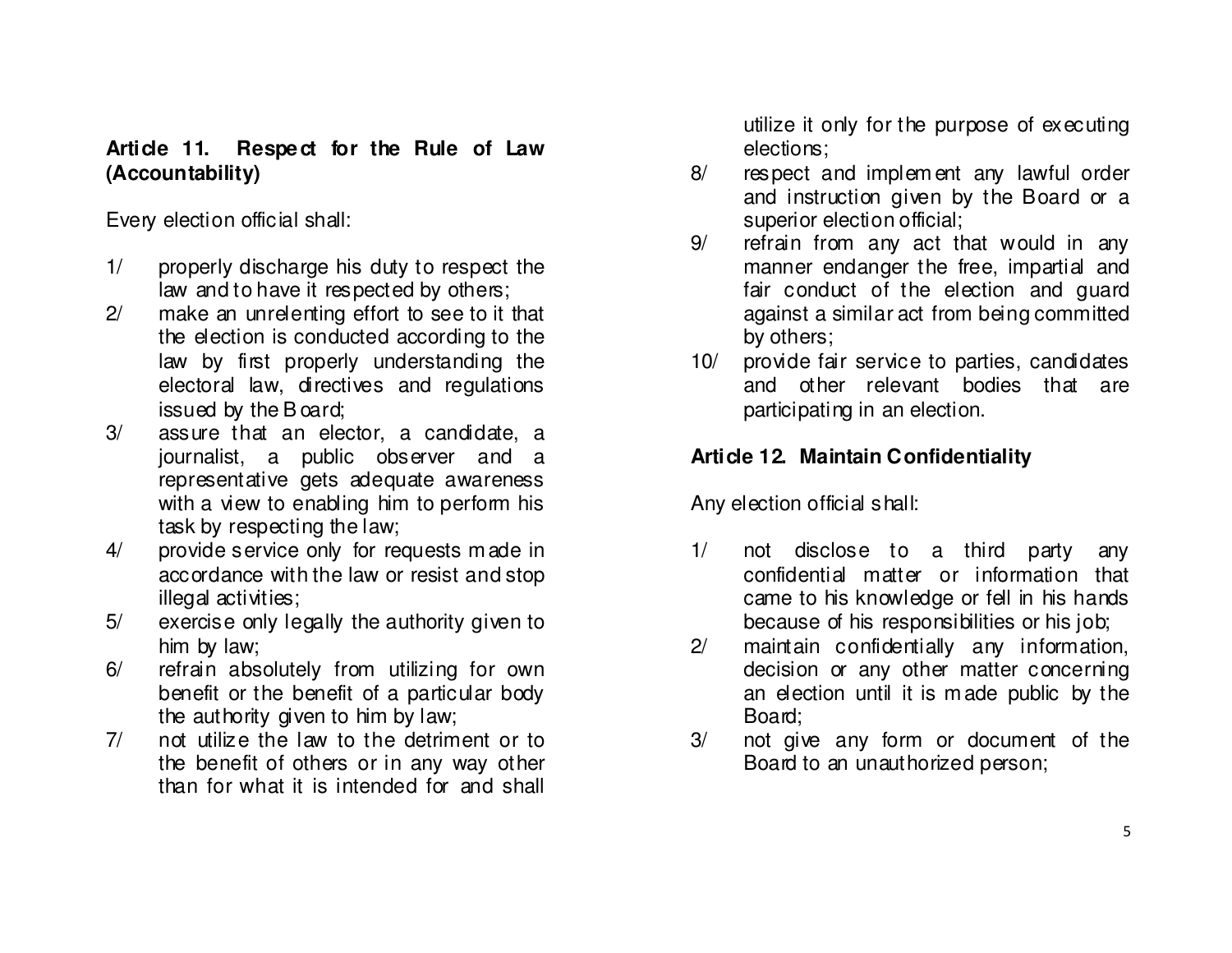4/ create an environment conducive for the electorate to secretly vote for a candidate of their choice, and also ensure that voting is carried out in secret;

#### **Article 13. Transparency**

Election officials shall:

- 1/ politely and appropriately receive and attend to lawful and proper requests for information and services concerning the election;
- 2/ provide information about their decisions to those who are participating in the election;
- 3/ provide the information which is the basis for their decision and explain the appropriateness thereof in cases where it is not possible to give election information because of the scope and magnitude of the information;
- 4/ make accessible appropriate information in accordance with the electoral, the freedom of information and mass media proclamations;
- 5/ decide complaints submitted to them in a transparent manner and provide sufficient reasons to justify their decision;
- 6/ give appropriate answer and explanation to reasonable questions pertaining to a decision they gave in the course of the electoral process;
- 7/ make appropriately and clearly known the conditions which need to be fulfilled for registering as an elector and voting, for registering as a candidate and for submitting a complaint or other matters that might come up in the course of an election;
- 8/ put in place a procedure whereby an interested party could be able to promptly get the appropriate information as regards the electoral process;
- 9/ rectify any irregularity which may occur in the electoral process.

## **Article 14. Delivering Efficient Service**

Any election official shall:

- 1/ give efficient service by taking into account the tim etable for the election;
- 2/ ensure that the appropriate procedure for the resolution of disputes is put in place and that an efficient service is delivered, and shall also make the service seekers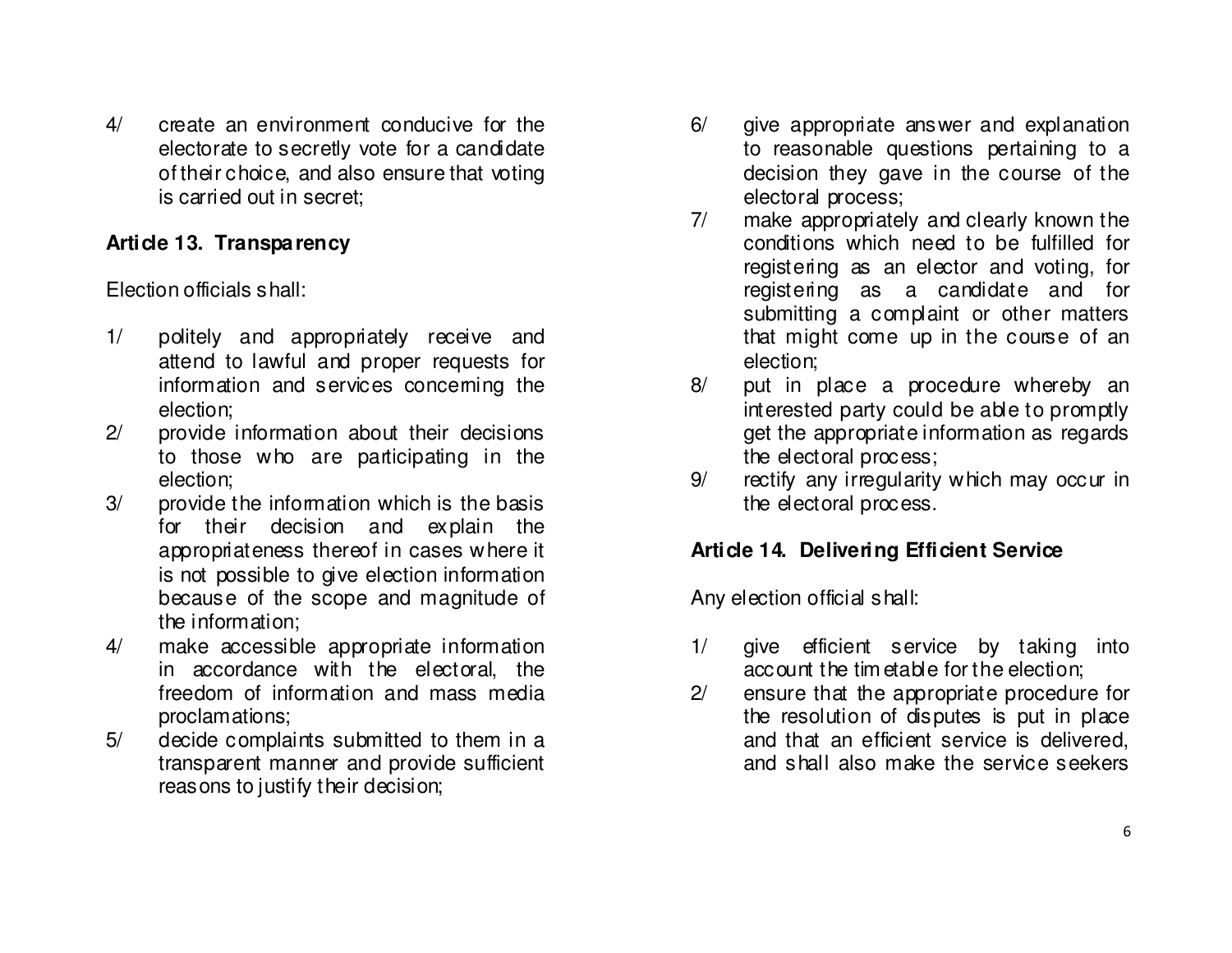aware of the time, and procedure for processing com plaints;

- 3/ give efficient service by being punctually present in the electoral office as indicated by the election tim etable and the directives for its execution;
- 4/ respond promptly to complaints submitted to him by political organizations, candidates and other relevant bodies according to the electoral law and regulations , and directives issued by the Board;

## **Article 15. Evenhandedness**

Any election official shall:

- 1/ serve at all tim es in an evenhanded and non discriminatory manner political parties, candidates, voters, representatives, observers and other stake holders who are participating in the election;
- 2/ transmit promptly and without discrimination the information that ought to be transmitted to all candidates and the information or document requested by them;

## **Article 16. Honesty**

Any election official shall:

- 1/ be honest when giving anyone education, instructions, information, decision and similar matters;
- 2/ not give anyone unverified or false inform ation; it is strictly forbidden to misrepresent the fact;

3/

- A/ gather clear and reliable information and keep it in a properly organized manner;
- B/ ensure that the information he gathers for the purpose of the election is true and well- founded.

#### **Article 17. Setting a Good Example**

Every election official shall:

- 1/ set a good example to others by first having a good grasp of the electoral law, directives and regulations, building his capacity and then putting these into practice;
- 2/ perform his job with confidence and set an example to others by striving for the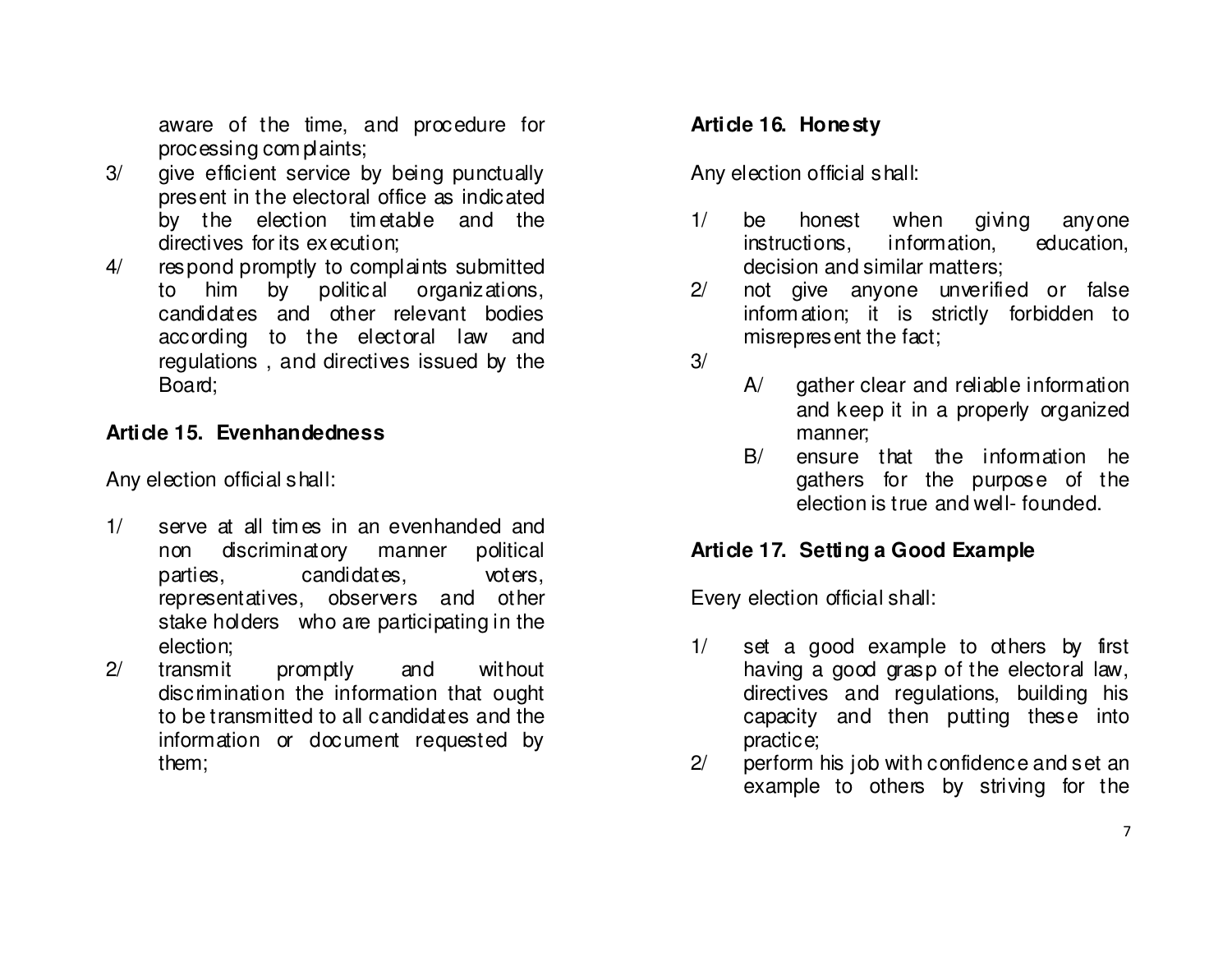realization of democratic rights while discharging his duties as an election official.

### **Article 18. Politeness or Sincerity**

Every election official shall:

- 1/ serve the electorate, candidates, competing political parties, representatives, observers, journalists and wardens with politeness and sincerity;
- 2/ provide appropriate service to the electors so that they are able to exercise their legal right;
- 3/ perform the following tasks within the framework of the laws of the country:
	- A/ create a conducive condition to enable electors to participate in the election as far as possible;
	- B/ assure that electors have enough understanding of the electoral process;
	- C/ do everything necessary to ensure that people who need special assistance such as the disabled, the illiterate and people in similar situations are able to participate in the election.

# **Article 19. Faithfulness**

Every election official shall:

- 1/ properly utilize the election docum ents and materials he took delivery of by safeguarding them carefully and faithfully;
- 2/ faithfully discharge his responsibilities while participating in committees at various levels by accepting national responsibility and observing the principle of joint decision making;

# **Article 20. Incorruptibility**

Every election official shall:

- 1/ be free from corruption and other corrupt practices;
- 2/ resolutely struggle against corruption and other corrupt practices;
- 3/ not accept any kind of gift or favors from any political party or person that is participating in an election.

# **Article 21. Conflict of Interest**

1/ Every election official shall disclose any relationship that could give rise to a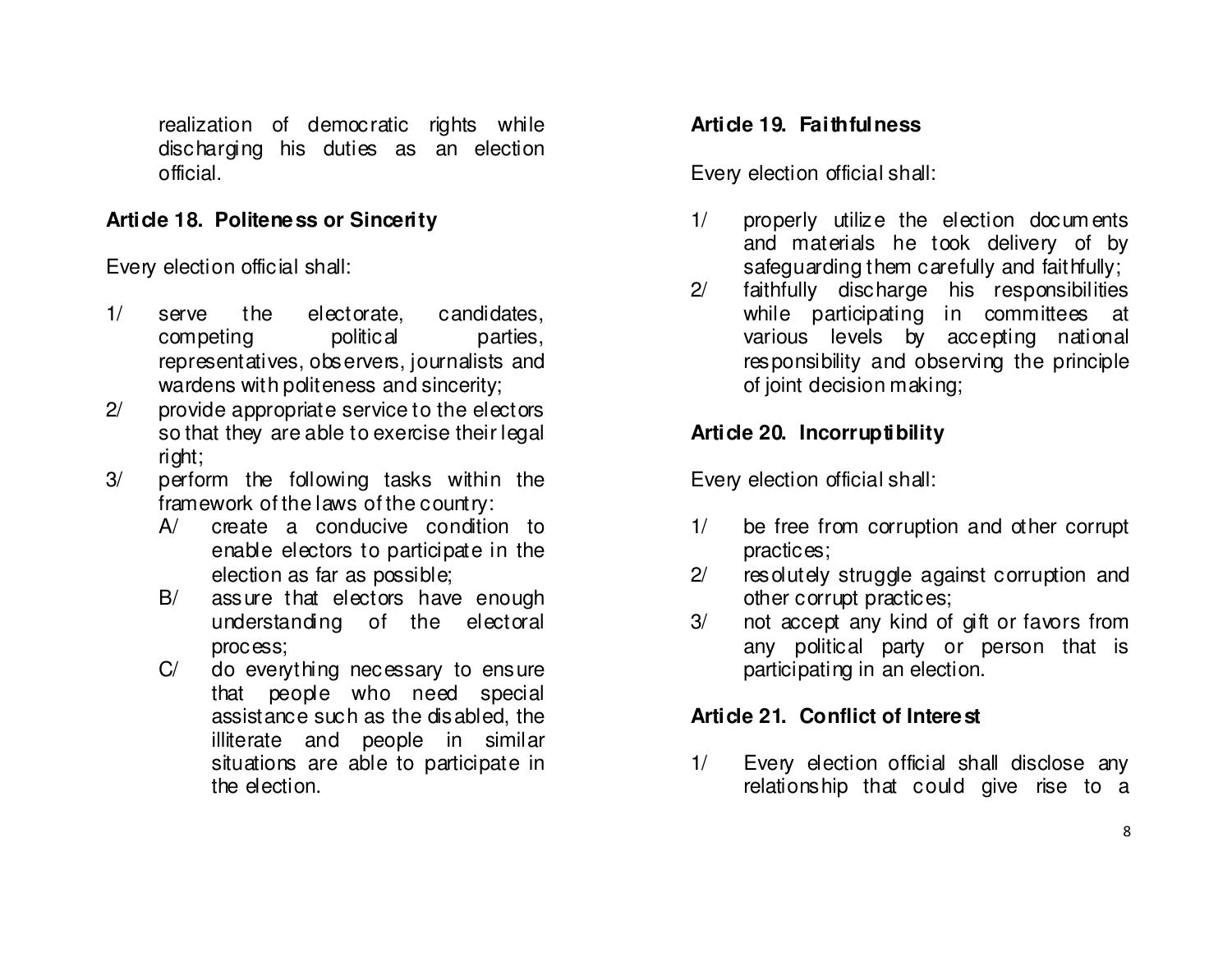conflict of interest with his position as an election official.

- 2/ Where an election official finds out that an election activity he is performing, or a case brought before him for his decision conflicts with his financial or any other interest or that of a close family mem ber or where this conflict of interest is raised by others and is verified after being investigated by an election execution committee, he shall have the activity performed and the decision given by another election official.
- 3/ An election official shall not participate in any activity including a personal one that does not come under his authority.

#### **Chapter Four Rules of Conduct Relating to Constituency and Polling StationElection Officials**

#### **Article 22. Rules of Conduct for Constituency Election Officials**

In addition to the general principles of ethical conduct listed in chapter 3 above constituency election officials shall themselves respect the following rules of conduct and have others do so. They shal:

- 1/ serve every political organization, candidate, representative, observer and journalist in accordance with the law without any discrimination, equally, impartially and politely;
- 2/ not register candidates who do not fulfill the criteria set down by the electoral law and shall register those who fulfill the criteria equally and without any hassle;
- 3/ ensure that the election office is open during working hours in accordance with the election tim etable and that appropriate service is given therein;
- 4/ not give electoral information to those who are not concerned, but ensure that those who should get the information have it delivered to them equally within the appropriate time;
- 5/ promptly give the appropriate response or decision to any relevant question, suggestion or complaint submitted from any quarter within the framework of the election timetable;
- 6/ not give to unauthorized persons forms and documents wherein election results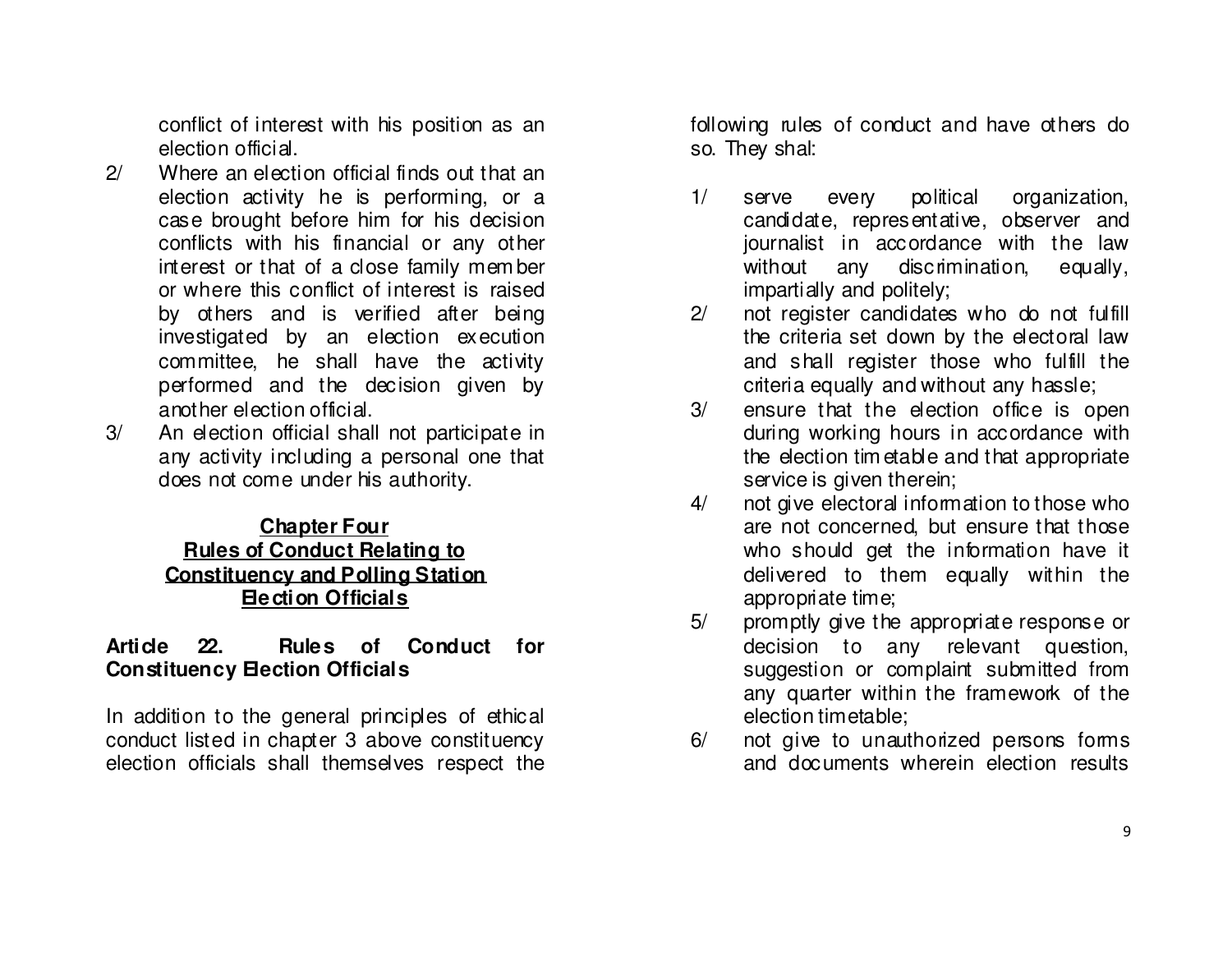are entered and are signed by all those who are concerned;

- 7/ make the form for announcing election results and other forms to be properly filled and ensure that they are promptly delivered to the relevant body;
- 8/ take appropriate care for and safeguard election materials and docum ents and carry out their transfer according to the law.

## **Article 23. Rules of Conduct for Polling Station Election Officials**

In addition to the general principles of ethical conduct listed in chapter 3 above, polling station election officials shall themselves respect the following rules of conduct and have others do so. They shall:

- 1/ honor and be present when summoned for training and properly follow the training; shall also take delivery of election docum ents and materials on time;
- 2/ serve public observers, candidates or their representatives, mobile observers and the electorate equally and politely;
- 3/ receive and implement as appropriate suggestions made by public observers;
- 4/ receive and examine the complaint made by candidates or their representatives in the course of the election and shall give a reasoned decision;
- 5/ not open sealed documents that serve for elector registration before the scheduled time for their utilization and in the absence of observers;
- 6/ receive and directly implement the decision given by the Board, a court, a regional branch office or a constituency office concerning cases submitted to them on appeal;
- 7/ not register a person who does not fulfill the criteria to qualify as an elector nor shall they issue him with an elector identity card;
- 8/ not refuse to register or to issue an elector's identity card to a person who fulfills the criteria to qualify as an elector;
- 9/ not register an elector more than once nor shall he issue him with more than one elector's identity card;
- 10/ not conduct voter registration outside the place designated for the purpose unless it is permitted by law;
- 11/ during special registration of voters, register only those whose request is deemed acceptable;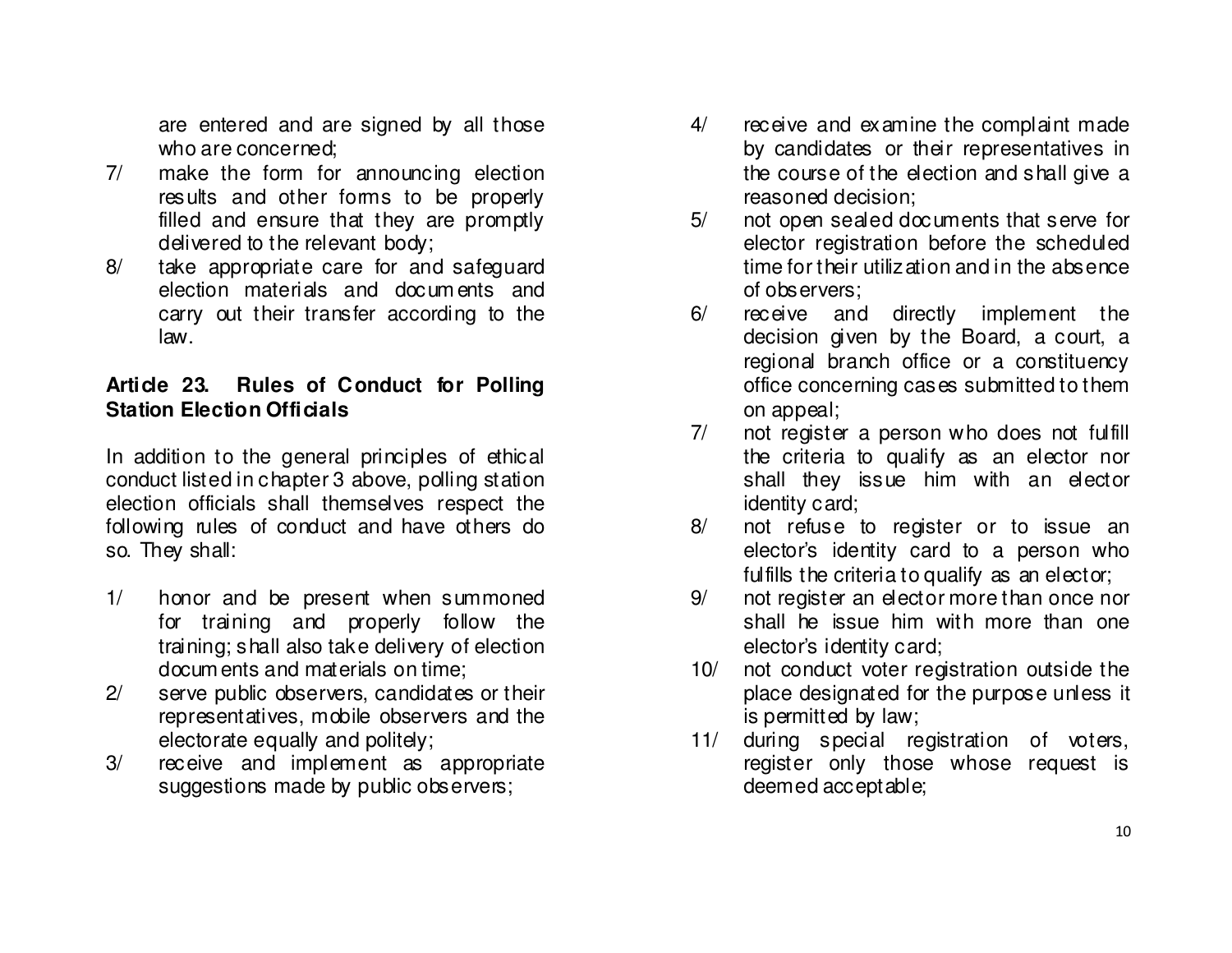- 12/ not issue elector's identity cards to those who do not come in person to the polling station;
- 13/ upon com pletion of the regular as well as the special registration of electors, close the register in accordance with the law, promptly enter the number of people registered on the form designed for this purpose and transmit it to the constituency office;
- 14/ display the electors register to the public for 5 days; accept and process com plaints submitted to them concerning the registration;
- 15/ open the seal of the ballot papers only in the presence of public observers and representatives of candidates;
- 16/ not prevent to vote an elector who is registered to vote and who holds an elector's identity card;
- 17/ not allow people who are not registered to vote;
- 18/ not allow an elector to vote more than once;
- 19/ not give more than one ballot to each elector for an election to one council and an elector shall not be issued with only one ballot paper for an election for two councils;
- 20/ equally display to the public the all photographs and symbols of candidates; they shall not display the photographs of only some of the candidates;
- 21/ enable the representatives of all the candidates to follow the voting process and, in general, to perform their activities as representatives equally and without discrimination;
- 22/ not make suggestive utterances or gestures like winking or pointing a finger while making an explanation to the voters in an effort to benefit one candidate to the detrim ent of another;
- 23/ not indulge in discriminatory practices such as putting the symbol of a candidate they support on top of the ballot paper , or indicating the symbol while handing out ballot papers; he shall not themselves engage in such an activity nor shall they allow others to do so;
- 24/ not give the voters a ballot paper which has any mark that might favor a candidate they support;
- 25/ not enter into the secret booth or an area secluded for this purpose while voters are in there nor shall they allow others to do so;